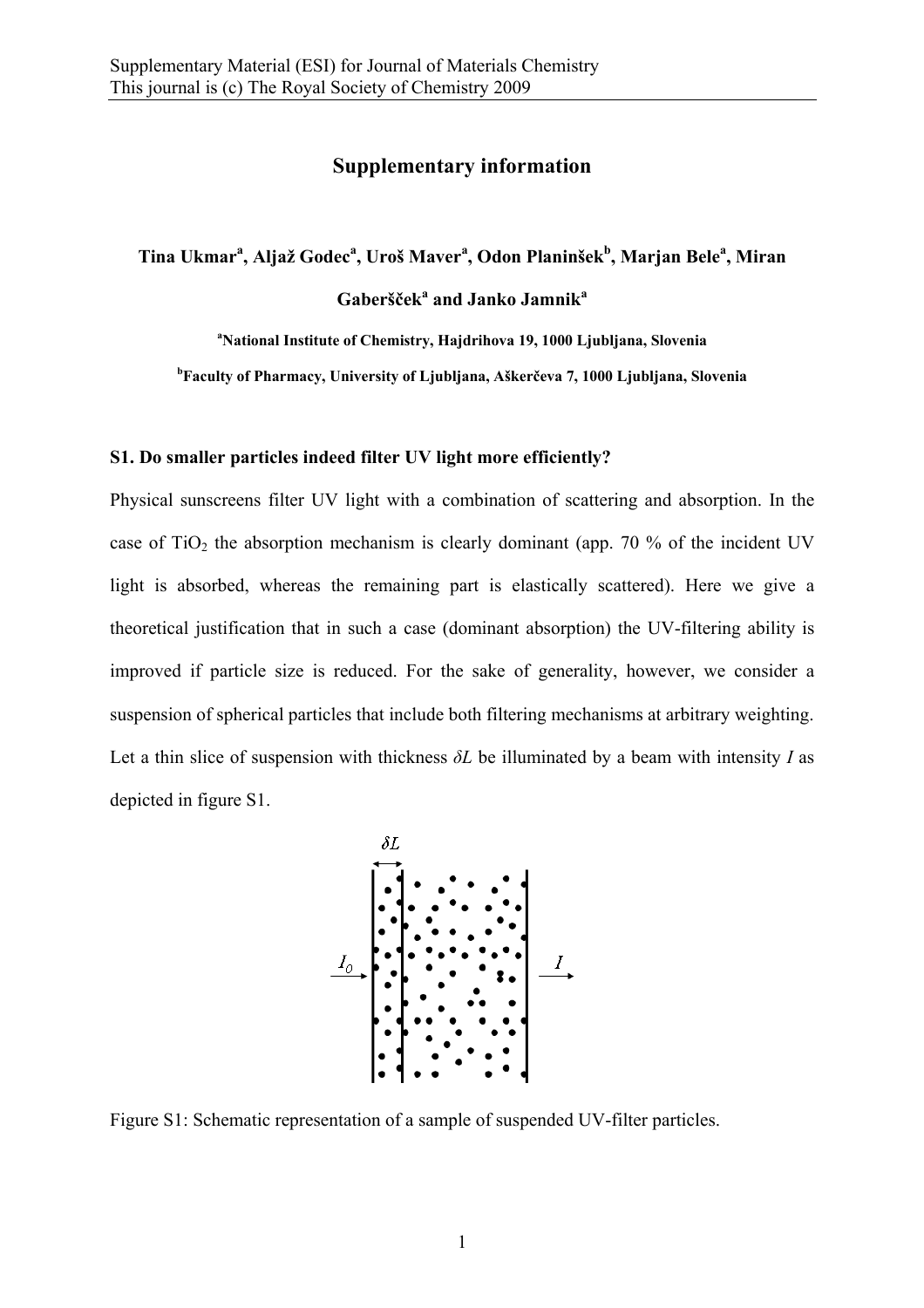If the total beam area is  $A$ , the volume of the illuminated sample is  $A\delta L$ . The number density of suspended particles will be denoted as  $\rho_N$ , thus the total number of particles in the illuminated sample is  $\rho_M A \delta L$ . For the moment we treat separately scattering and absorption and focus first on the former.

Each particle scatters a certain amount of light energy corresponding to that in an area *C* of the incident beam, called the *scattering cross-section*. If each of those particles effectively blocks an area *C*, then the fractional area of the beam from which light is removed due to scattering is  $\rho_NCA\delta L/A = \rho_NC\delta L$ . This can be interpreted as the fraction of light removed from the beam due to scattering.

By contrast, in the case of absorption we first consider the total area of the beam from which the light can be removed by absorption, that is, the sum of crossections of the beam and the particles (see fig. S2).



Figure S2: The total effective interaction area of a light beam and an absorber particle.

From this total area, hereafter termed »efficient« area, the fraction of light removed depends only on the abosprtion coefficient of absorber particles and the number of absorber molecules in the particle. If we denote the absorption coefficient of the absorber molecules as  $\varepsilon_l$ , then we can define the absorption coefficient per unit volume of the particle as  $\varepsilon_V = \varepsilon_I N_p/V_I$  where  $N_p$ is the number of molecules in the particle and  $V_I$  the volume of the particle.

We are now interested in the intensity of a light beam which illuminates an area of sample A after passing through a layer of absorber particles of diameter *d*. The absorption coefficient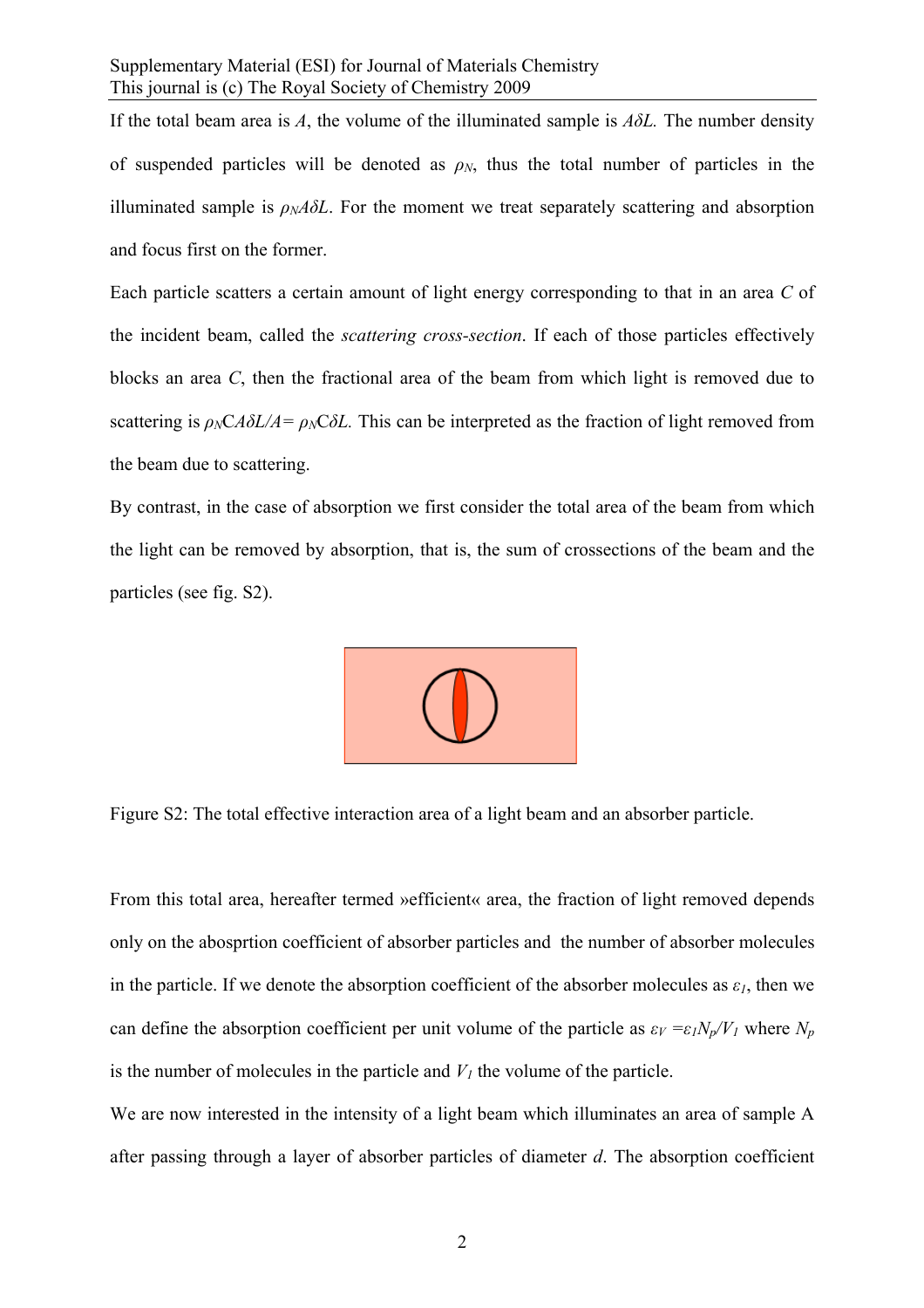per unit volume  $\varepsilon_V$  is proportional to the number of particles ( $\rho_N A \delta L$ ) times the fractional area of the beam which interacts with one particle times the fraction of light removed by the total volume of the particles  $(\varepsilon_V V_p = N \varepsilon_V \pi d^3/6$  where  $V_p$  is the total volume of all the particles in the slice), thus  $\rho_N A(A_I/A) \varepsilon_V V_I \delta L = \rho_N A_I \varepsilon_V V_I \delta L$ .

In the last argument we assumed that light reaches the particles only directly and not by scattering from other particles (which is an obvious but not crucial simplification). The total differential change of intensity when the light passes trough a slice of suspension of thickness *δL* is therefore given by

$$
\frac{dI}{I} = -\rho_N \left( C + A_1 V_p \varepsilon_V \right) dL \tag{S1}
$$

We now assume that each layer removes the same fraction of light incident, thus ignoring secondary scattering and absorption of the allready scattered light. Upon integration and rearrangement of terms an equation of the Beer-Lambert form is obtained:

$$
I = I_0 \exp(-\rho_N (C + A_1 V_p \varepsilon_V) L)
$$
\n(S2)

where  $I_0$  represents the intensity of the incident beam (corresponding to  $L=0$ ). We first focus on scattering. Intuitively, we can assume that the scattering cross-section depends in some manner on the geometrical cross-sectional area. If we define the scattering coefficient  $Q_s$  as the ratio »scattering cross-section/geometrical cross-sectional area«, we get for a sphere

$$
C = \pi d^2 Q_s \tag{S3}
$$

A particle can scatter very much less or much more light than incident on it (thus C can vary from close to 0 to more 1). We can rewrite (2) in terms of 'turbidity' for UV light, by defining the turbidity as  $\tau = \rho_N C$ . Then we obtain

$$
I = I_0 \exp(-(\tau + \rho_N A_i V_p \varepsilon_V) L)
$$
\n(S4)

Furthermore if the particles are small compared to the wavelength of incident light, we can use the Rayleigh approach to estimate the scattering cross-section *C*, according to which all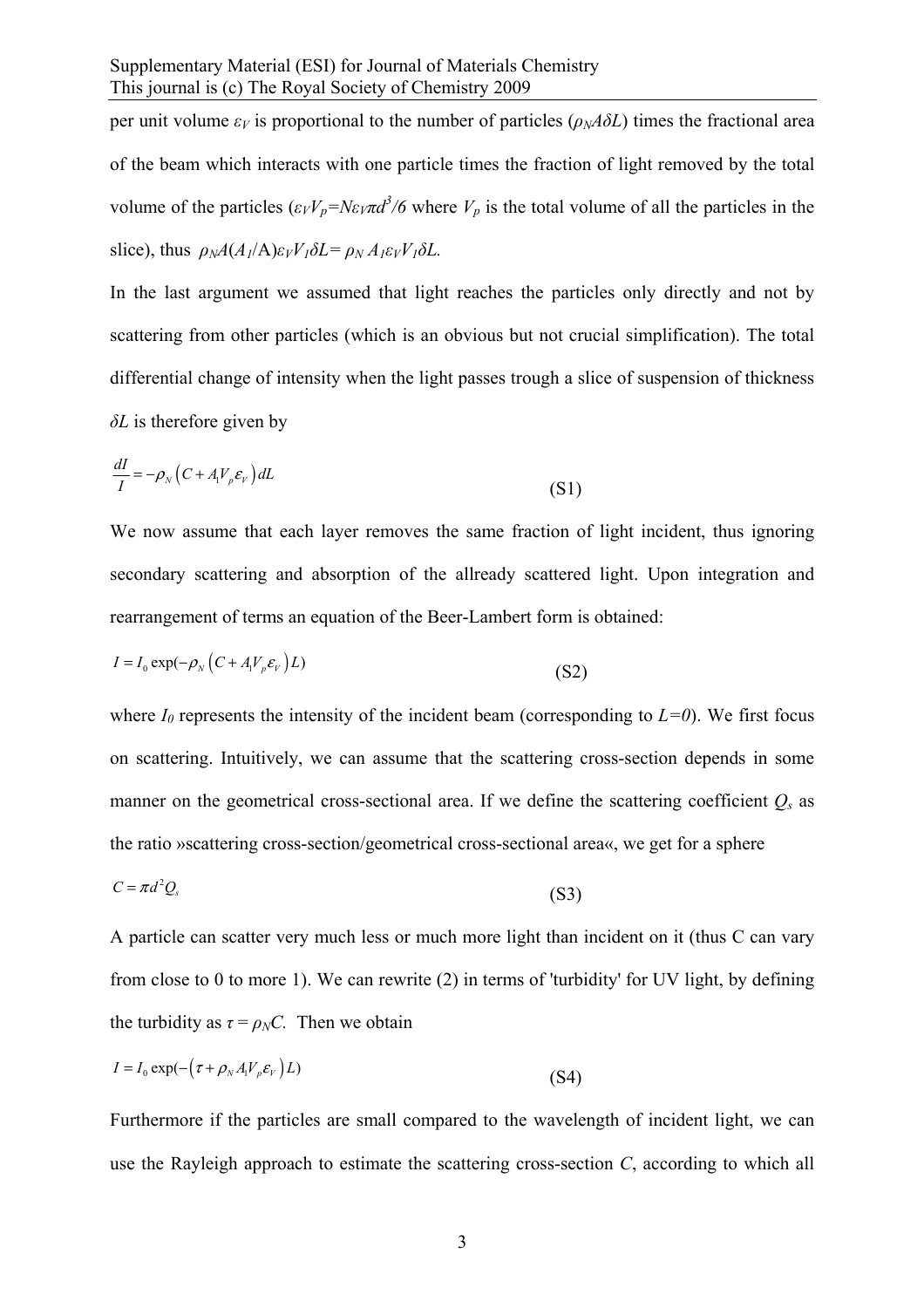the light scattered from a particle is in phase. The scattering coefficient for a spherical particle in the Rayleigh approximation is given by

$$
Q = \frac{8}{3}\alpha^4 \left(\frac{n^2 - 1}{n^2 + 2}\right)^2
$$
 (S5)

where  $\alpha$  represents a dimensionless size parameter given by  $\alpha = \pi d/\lambda$ . Since the volume of a particle is given by  $\pi d^3/6$  the total volume fraction of particles (thus the total volume of particles per unit volume of suspension) is  $\varphi = \rho_N \pi d^3/6$ . We can now define the specific turbidity (the turbidity normalized by the particle volume concentration) as

$$
\frac{\tau}{\varphi} = \frac{4\pi^3 \alpha^3}{\lambda} \left( \frac{n^2 - 1}{n^2 + 2} \right)^2 \tag{S6}
$$

Let us now compare the difference of intensities of transmitted light through samples of suspensions of equal thickness containing particles of the same kind but of diameters  $d_1$  and *d<sub>2</sub>* with volume fractions  $\varphi_1$  and  $\varphi_2$ , respectively. We get

$$
\ln \frac{I_1}{I_2} = \left[ \rho_{N}^2 \left( C^2 + A_1^2 V_{\text{tot}}^2 \mathcal{E}_{V} \right) - \rho_{N}^1 \left( C^1 + A_1^1 V_{\text{tot}}^1 \mathcal{E}_{V} \right) \right] L \tag{S7}
$$

or in terms of turbidities

$$
\ln \frac{I_1}{I_2} = \left[ \left( \tau_2 + \rho^2 {}_{N} A_1^2 V_{tot}^2 \mathcal{E}_V \right) - \left( \tau_1 + \rho^1 {}_{N} A_1^1 V_{tot}^1 \mathcal{E}_V \right) \right] L \tag{S8}
$$

Using eq.(S7) and assuming that the relative refractive index is independent of particle size we can express on of the *τ's* with the help of the other  $(\tau_1 = \tau_2(\varphi_1/\varphi_2)(d_1/d_2)^3)$  and the product of total volume of the particles and the number density in terms of the volume fraction of particles times the number of particles, thus eq. (S8) becomes

$$
\ln \frac{I_1}{I_2} = \left[ \tau_2 \left( 1 - \frac{\varphi_1}{\varphi_2} \left( \frac{d_1}{d_2} \right)^3 \right) + \frac{\pi \varepsilon_V}{4} \left( N_2 \varphi_2 d_2^2 - N_1 \varphi_1 d_1^2 \right) \right] L \tag{S9}
$$

From here, the ratio of transimtted intensities as a function of volume fractions and particle diameters becomes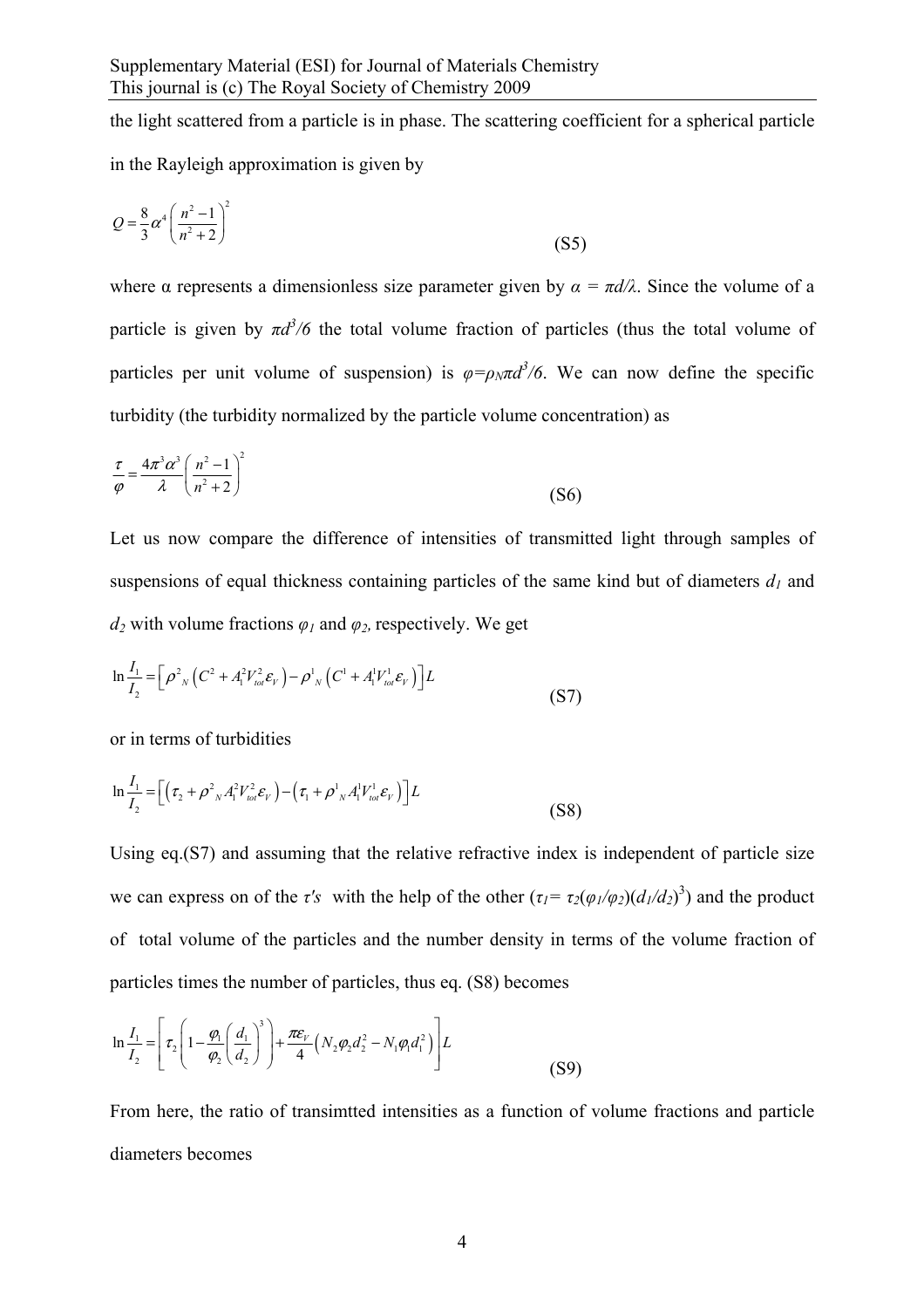$$
\frac{I_1}{I_2} = \exp\left[\tau_2 \left(1 - \frac{\varphi_1}{\varphi_2} \left(\frac{d_1}{d_2}\right)^3\right) + \frac{\pi \varepsilon_V}{4} \left(N_2 \varphi_2 d_2^2 - N_1 \varphi_1 d_1^2\right)\right] L\tag{S10}
$$

We now decide to compare the ratio of transmittances of suspensions with equal volume fractions of particles, but different particle sizes. We rewrite eq.(10) as

$$
\frac{I_1}{I_2} = \exp\left[\tau_2 \left(1 - \left(\frac{d_1}{d_2}\right)^3\right) + \frac{\pi \varepsilon_v \varphi N_2 d_2^2}{4} \left(1 - \left(\frac{d_2}{d_1}\right)\right)\right] L\tag{S11}
$$

We first consider the two limiting cases, namely the one where scattering dominates (in the case of weakly absorbing systems) and the other one where absorption dominates (in the case of strongly absorbing systems). It can be directly observed from eq. (S11) that the effect of variation of particle size affects scattering and absorption in an opposite manner. Let us now rewrite (S11) for both limiting cases

$$
\frac{I_1}{I_2} \approx \exp\left[L\tau_2 \left(1 - \left(\frac{d_1}{d_2}\right)^3\right)\right]
$$
\n
$$
\frac{I_1}{I_2} \approx \exp\left[\frac{L\pi\varepsilon_v \varphi N_2 d_2^2}{4} \left(1 - \left(\frac{d_2}{d_1}\right)\right)\right]
$$
\n(S12)

First we look at the simplest case, in which  $d_2$  is such that we get  $L\tau_2$  equal to 1, thus

$$
d_2 = \frac{1}{\pi} \left( \frac{\lambda}{4L\varphi} \left( \frac{n^2 + 2}{n^2 - 1} \right)^2 \right)^{\frac{1}{3}}
$$
(S13)

In the second case we choose the following equality

$$
d_2 = \frac{2}{(L\pi\varepsilon_v \varphi N_2)^{\frac{1}{2}}}
$$
 (S14)

The results of eqns (S13) and (S14) are shown in fig 3A.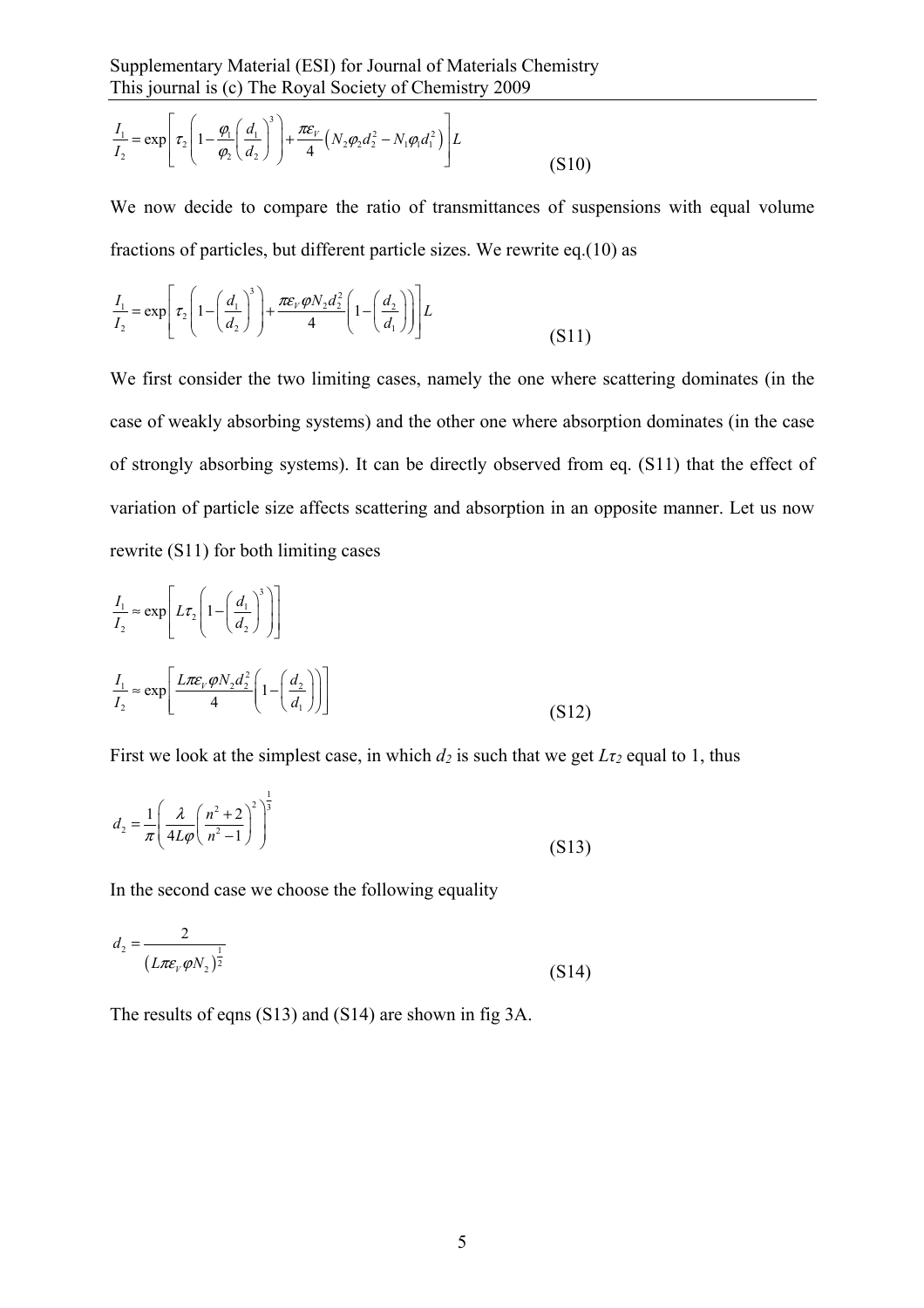

Figure S3: Relative transimitances given by eqns. (S12) using eqns. (S13) and (S14) respectively. The left diagram coresponds to elastic scattering only, the right to absorption only.

We now look at the influence of specific values parameters in eqns. (S12) by defining dimensionless parameters

$$
X = L\tau_2 = \frac{4L\varphi\pi^3\alpha^3}{\lambda} \left(\frac{n^2 - 1}{n^2 + 2}\right)^2
$$
  

$$
Y = \frac{L\pi\varepsilon_\nu\varphi N_2 d_2^2}{4}
$$
 (S15)

Figure S4 shows the ratio of transmittances of two suspensions as a function of the ratio of particle diameters in case of scattering only for values of *X* equal to (from the bottom up) 0.1, 0.25, 0.5, 1, 1.5 and 2.



Figure S4: Ratio of transmittances as a function of the ratio of particle diameters in the case of scattering only for values of *X* equal to (from the bottom up) 0.1, 0.25, 0.5, 1, 1.5 and 2.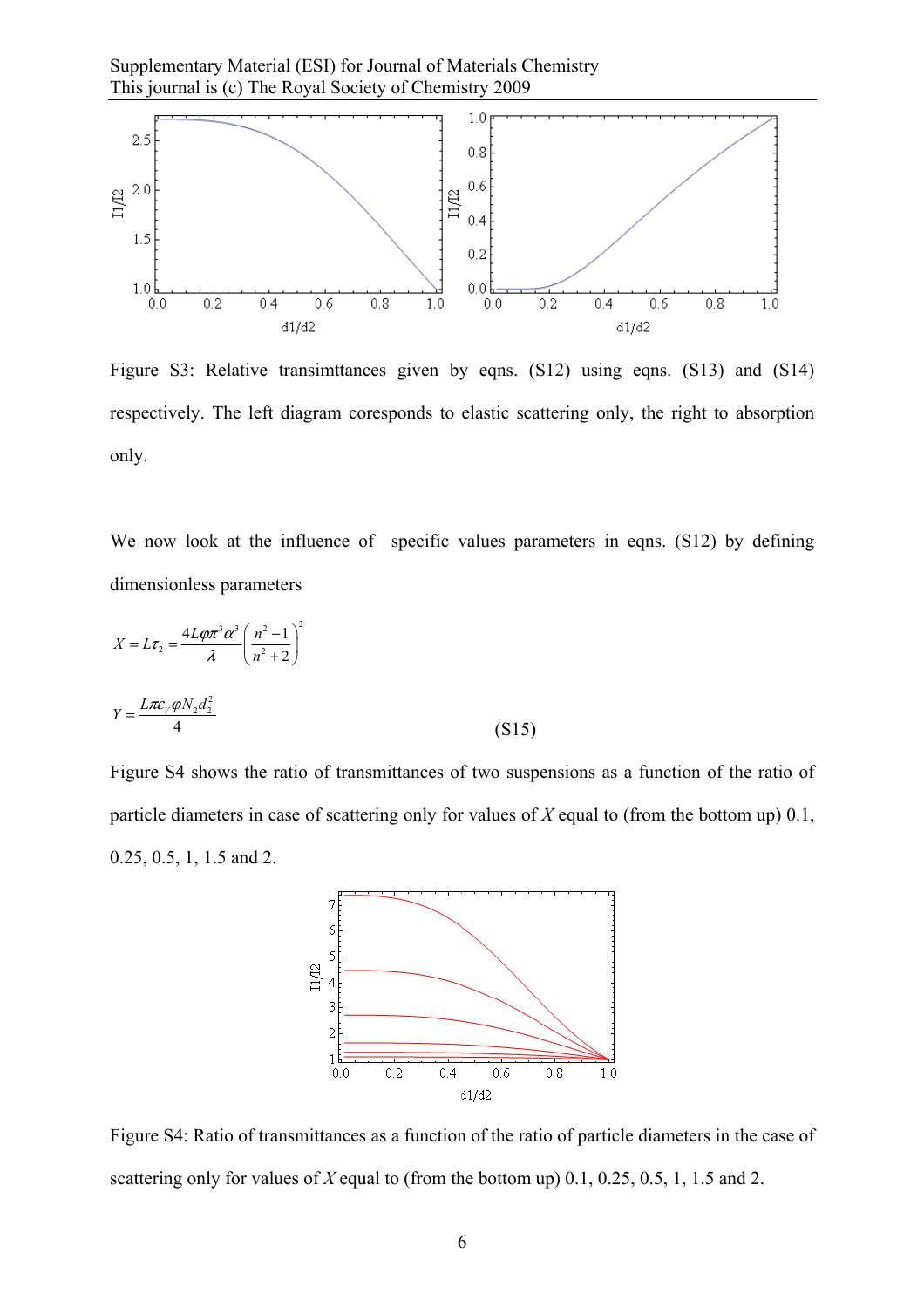Figure S5 shows the ratio of transmittances of two suspensions as a function of the ratio of particle diameters in case of absortpion only for values of *Y* equal to (from the top down) 0.1, 0.25, 0.5, 1, 2, 5 and 10.



Figure S5: Ratio of transmittances of two suspensions as a function of the ratio of particle diameters in case of absorption only for values of *Y* equal to (from the top down) 0.1, 0.25, 0.5, 1, 2, 5 and 10.

To assess the influence of reduction of particle size on the ratio of intensities in the case where both mechanisms are present (scattering and absorption) we rewrite eq. (S11) using eq. (S15):

$$
\frac{I_1}{I_2} = \exp\left[1 - \left(\frac{d_1}{d_2}\right)^3 + K\left(1 - \left(\frac{d_2}{d_1}\right)\right)\right]
$$
\n(S16)

where *K* is a measure of the relative contribution to the filtering, i.e.  $K=0$  if only scattering is present and *K>1* means the dominance of absorption. By using this *ansatz* we actually set *X* equal to 1 and define *Y* relative to *X*. The result of eq.(S16) for values of *K* ranging from 0 to 10 are shown in figure S6.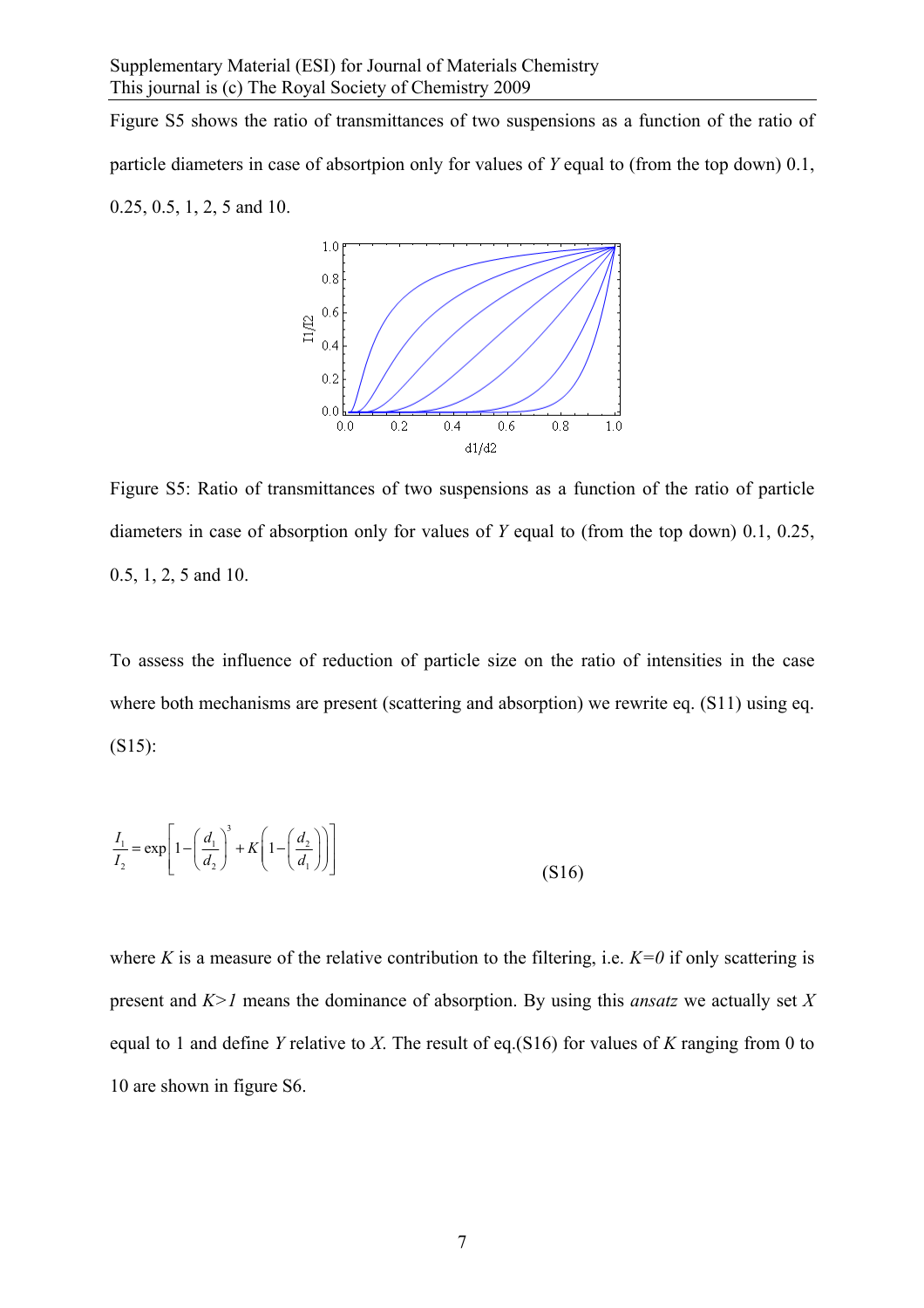

Figure S6: The result of eq.(S16) for values of *K* ranging from 0 to 10.

From fig. S6 it is observed that for *K* values lower than approximately 2 the ratio of transmittances is not a monotonous function of the ratio of particle diameters but first increases and then drops again for very low d1/d2 ratios (this only occurs if there is some absorption present). From the above analysis we can deduce that if the absorption mechanism is sufficiently expressed, that is if the particles posses significant absorption ability, the particle size reduction will always result in an improved filtering ability.

## **SI2. Additional analysis of selected features observed in Fig. 6a (see main text)**

The second endothermic event between 200 and 280 °C is due to the removal of unreacted ethoxy groups and additional polymerization of Si-OH and Ti-OH groups to Si-O-Si and Ti-O-Ti bridges.[30] The corresponding weight loss is observed in the TG curves (Fig. S7). The difference in the remaining mass after this event is app. 0.53 %. This increase is expected since both samples are supposed to have the same fraction of unreacted EtO-Si groups with respect to the total amount of surface groups (Si-OH, Si-O-Si and Si-OEt and Si-O-LA). Thus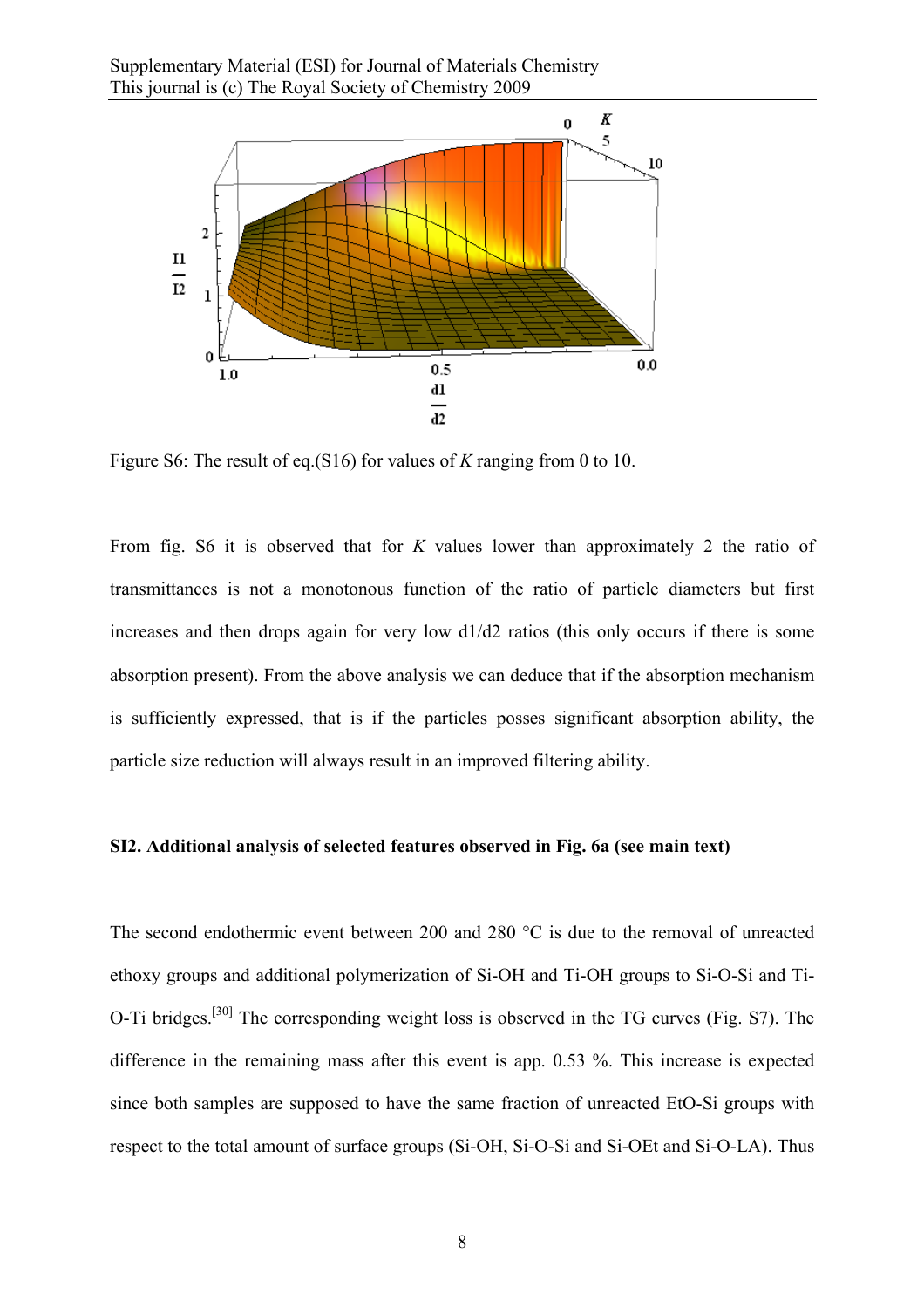if the total mass fraction of BTSE coating in case of  $TiO<sub>2</sub>-BTSE-LA$  is lower (due to LA) the

corresponding weight loss is also smaller.



Fig. S7. TG curves corresponding to DTA curves shown in Fig. 6a (main article).

The weight loss between 300 and 450  $\degree$ C is somewhat larger in the case of TiO<sub>2</sub>-BTSE-LA which is expected due to the larger BTSE mass fraction and agrees well with the DTA data where the peak area is also slightly larger. The difference in the remaining mass at 330 °C is app. 0.48 %. Thus, a drop in the difference is observed probably due to the first stage of combustion of LA at 320 °C which means that the total mass fraction of the coating increases slightly, and this difference increases again to app. 0.51 % at 450  $^{\circ}$ C (due to complete combustion of ethylene groups so that total mass fraction of the coating decreases again thus increasing the difference in remaining mass). In the interval 450 and 550 °C the difference in mass first increases to app. 0.58 % and afterwards decreases to app. 0.36 % (see magnification in fig. 6a; DTA and TG events in this temperature interval are in good agreement) which is the same as at 200°C. After that, there are further small oscillations of the difference in remaining mass which at 900 °C again approaches 0.36 %. Because this difference is the